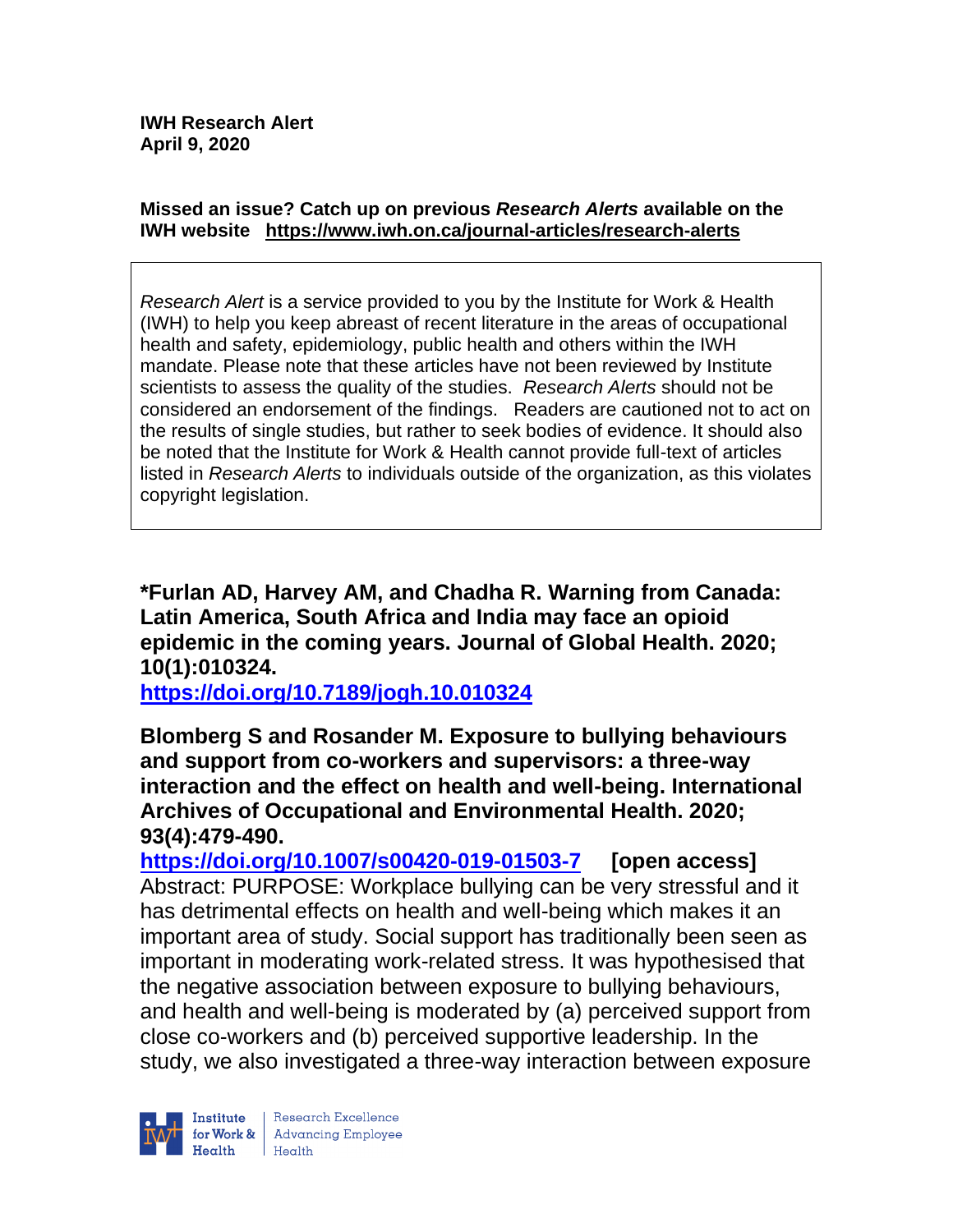to bullying behaviours, perceived support from close co-workers and perceived supportive leadership. This association has not been studied before and add new knowledge to the research field. METHODS: We used a moderated moderation analysis of workplace bullying, co-worker support and supervisor support using crosssectional data from a work environment survey with 1383 respondents (75% response rate). RESULTS: The moderated moderation analysis confirmed the moderating effect of perceived coworker support but not the moderating effect of perceived supervisor support. There was a three-way interaction, but not in the case of the lowest 12.6% of perceived supervisor support scores. CONCLUSIONS: These results indicate that the negative effect of workplace bullying on health and well-being is weaker if victims perceive that they have co-worker support, but this protective effect seems to be conditional on the perceived level of supervisor support. In other words, lack of supportive leadership may block the beneficial effect of perceived co-worker support

### **Cheng ASK, Ng PHF, Sin ZPT, Lai SHS, and Law SW. Smart Work Injury Management (SWIM) system: artificial intelligence in work disability management. Journal of Occupational Rehabilitation. 2020; [Epub ahead of print]. <https://doi.org/10.1007/s10926-020-09886-y>**

Abstract: PURPOSE: This paper aims to illustrate an example of how to set up a work injury database: the Smart Work Injury Management (SWIM) system. It is a secure and centralized cloud platform containing a set of management tools for data storage, data analytics, and machine learning. It employs artificial intelligence to perform indepth analysis via text-mining techniques in order to extract both dynamic and static data from work injury case files. When it is fully developed, this system can provide a more accurate prediction model for cost of work injuries. It can also predict return-to-work (RTW) trajectory and provide advice on medical care and RTW interventions to all RTW stakeholders. The project will comprise three stages. Stage one: to identify human factors in terms of both facilitators and barriers RTW through face-to-face interviews and focus group discussions with different RTW stakeholders in order to collect opinions related to facilitators, barriers, and essential interventions for RTW of injured workers; Stage two: to develop a machine learning

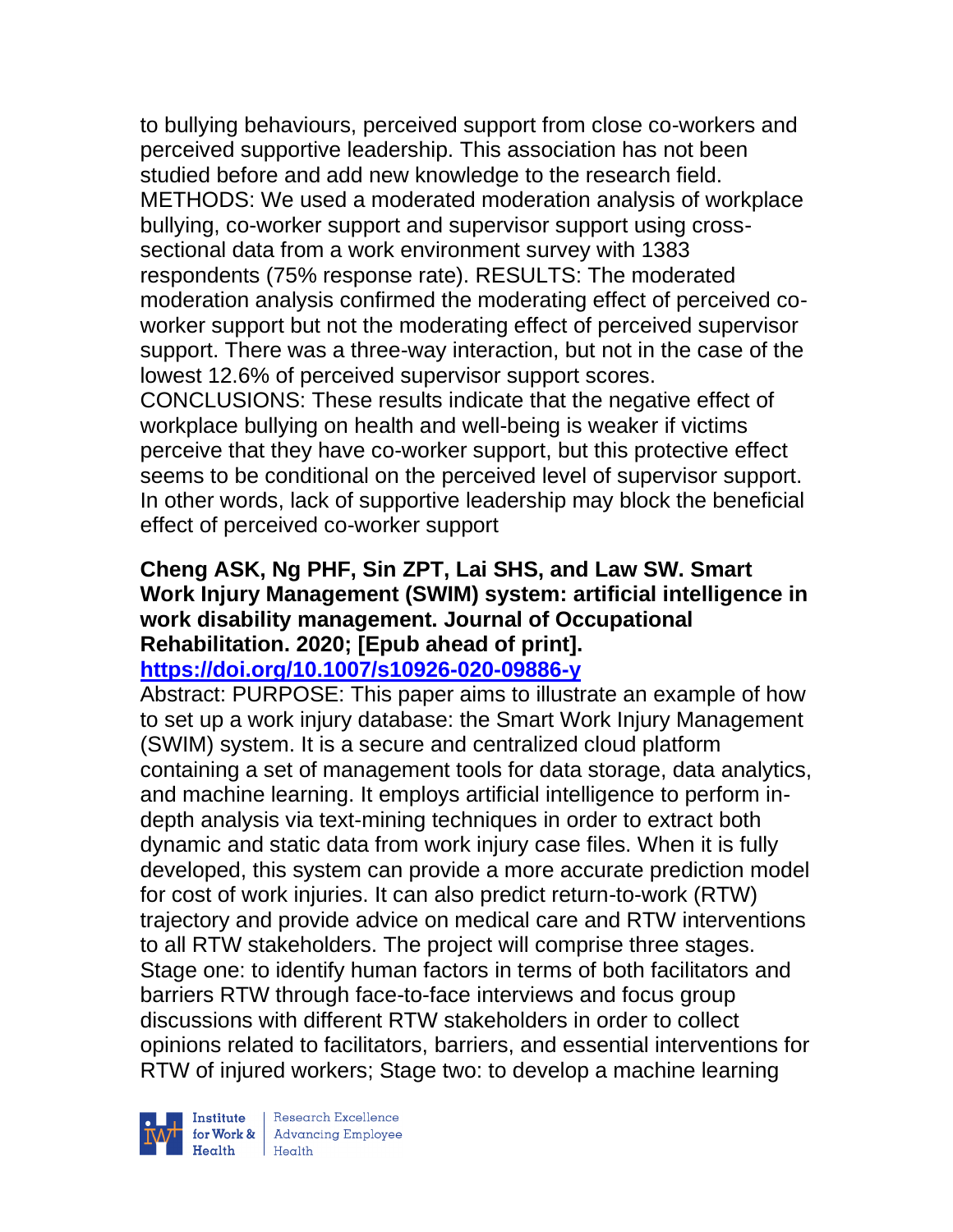model which employs artificial intelligence to perform in-depth analysis. The technologies used will include: 1. Text-mining techniques including English and Chinese work segmentation as well as N-Gram to extract both dynamic and static data from free-style text as well as sociodemographic information from work injury case files; 2. Principle component/independent component analysis to identify features of significant relationships with RTW outcomes or combine raw features into new features; 3. A machine learning model that combines Variational Autoencoder, Long and Short Term Memory, and Neural Turning Machines. Stage two will also include the development of an interactive dashboard and website to query the trained machine learning model. Stage three: to field test the SWIM system. CONCLUSION: SWIM ia secure and centralized cloud platform containing a set of management tools for data storage, data analytics, and machine learning. When it is fully developed, SWIM can provide a more accurate prediction model for the cost of work injuries and advice on medical care and RTW interventions to all RTW stakeholders. ETHICS: The project has been approved by the Ethics Committee for Human Subjects at the Hong Kong Polytechnic University and is funded by the Innovation and Technology Commission (Grant # ITS/249/18FX)

# **Correia MM, Chammas MC, Zavariz JD, Arata A, Martins LC, Marui S, et al. Evaluation of the effects of chronic occupational exposure to metallic mercury on the thyroid parenchyma and hormonal function. International Archives of Occupational and Environmental Health. 2020; 93(4):491-502.**

# **<https://doi.org/10.1007/s00420-019-01499-0>**

Abstract: INTRODUCTION: Experiments in animals exposed to mercury (Hg) in different chemical states have shown thyroid parenchymal and hormone alterations. However, these experiments did not allow the establishment of dose-response curves or provide an understanding of whether these Hg effects on the thyroid parenchyma occur in humans. OBJECTIVE: To evaluate the association between chronic occupational exposure to metallic Hg and alterations in thyroid hormones and gland parenchyma 14 years after the last exposure. METHODS: A cross-sectional study including 55 males exposed in the past to metallic Hg and 55 non-exposed males, paired by age, was conducted in the Hospital das Clinicas



Research Excellence for Work & Advancing Employee<br>Health Health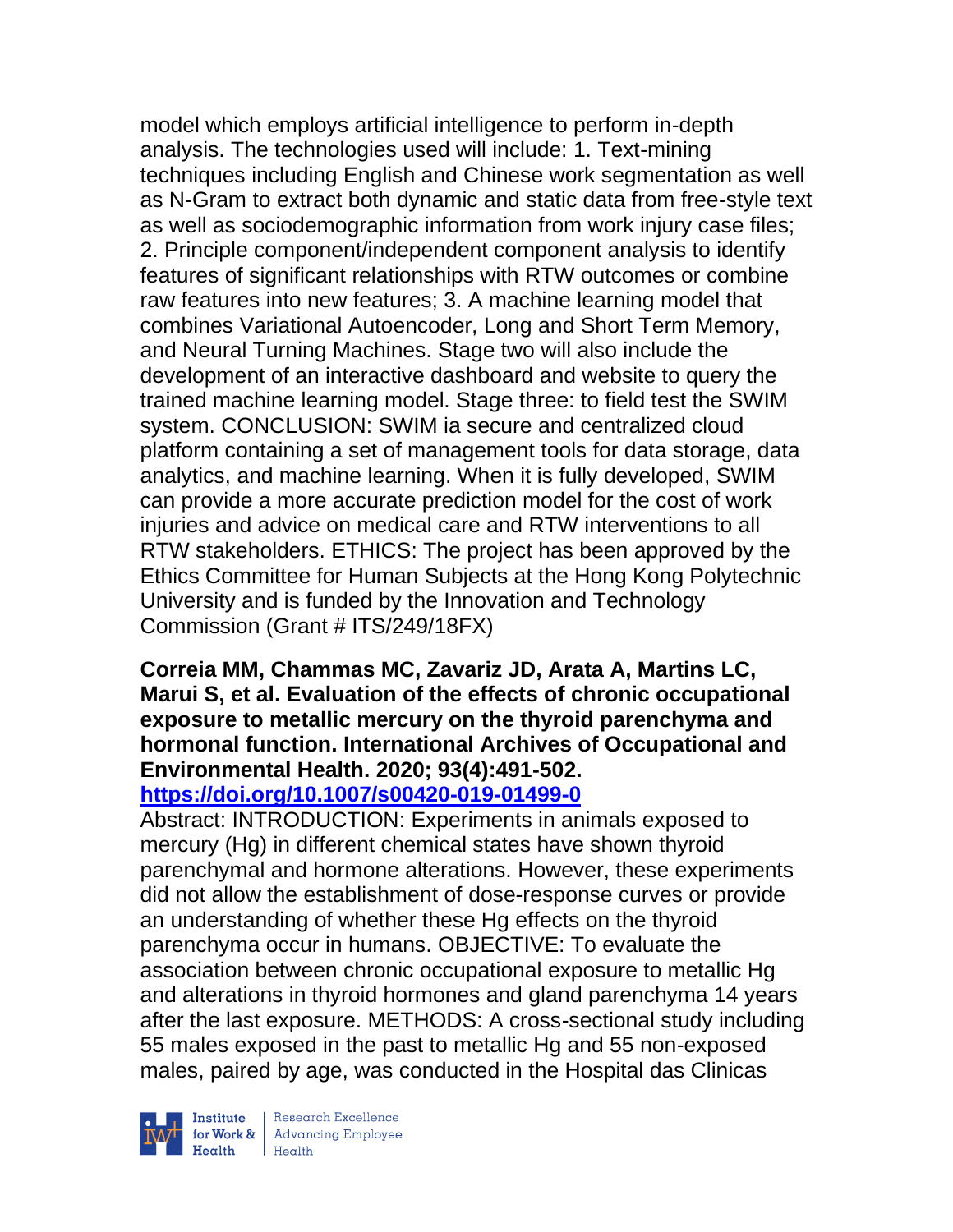(Brazil) from 2016 to 2017. Serum concentrations of total and free triiodothyronine (TT3 and FT3), free thyroxine (FT4), thyrotropin (TSH), reverse T3 (RT3), selenium and antithyroid antibody titers were obtained. The Hg and iodine concentrations were measured in urine. The thyroid parenchyma was evaluated by B-mode ultrasonography with Doppler. The nodules with aspects suspicious for malignancy were submitted to aspiration puncture with a thin needle, and the cytology assessment was classified by the Bethesda system. The t test or Mann-Whitney test, Chi-square test and Spearman correlation were used to compare the exposed and nonexposed groups and examine the relationships between the variables. Univariate and multivariate logistic regression models were used to trace determinants of the risk of thyroid hormone alteration. Statistical significance was defined by p < 0.05. RESULTS: The urinary Hg average was significantly higher in the exposed group than in the non-exposed group ( $p < 0.01$ ). The mean TSH serum concentration in the exposed group was higher, with a statistically significant difference between the groups ( $p = 0.03$ ). Serum concentrations of TSH exceeded the normality limit (4.20 microIU/ml) in 13 exposed individuals (27.3%) and 4 non-exposed individuals (7.3%), with a statistically significant association between the hormonal increase and exposure to Hg ( $p = 0.02$ ). In the logistic regression model, exposure to Hg (yes or no) showed an odds ratio = 4.86 associated with an increase of TSH above the normal limit ( $p =$ 0.04). The serum concentrations of RT3 showed a statistically borderline difference between the groups ( $p = 0.06$ ). There was no statistically significant difference between the mean TT3, FT3 and FT4 serum concentrations in the Hg-exposed group compared to the non-exposed group. The proportions of the echogenicity alterations were higher in the exposed group compared to the non-exposed group (27.3% versus  $9.1\%$ ;  $p = 0.03$ ). Papillary carcinomas were documented in three exposed individuals and one non-exposed individual. A follicular carcinoma was recorded in one non-exposed individual. CONCLUSIONS: Due to the higher serum TSH concentration and the prevalence of parenchymal alterations in the Hg-exposed group, even after cessation of exposure, it is recommended that the thyroid status of exposed workers be followed for a long period

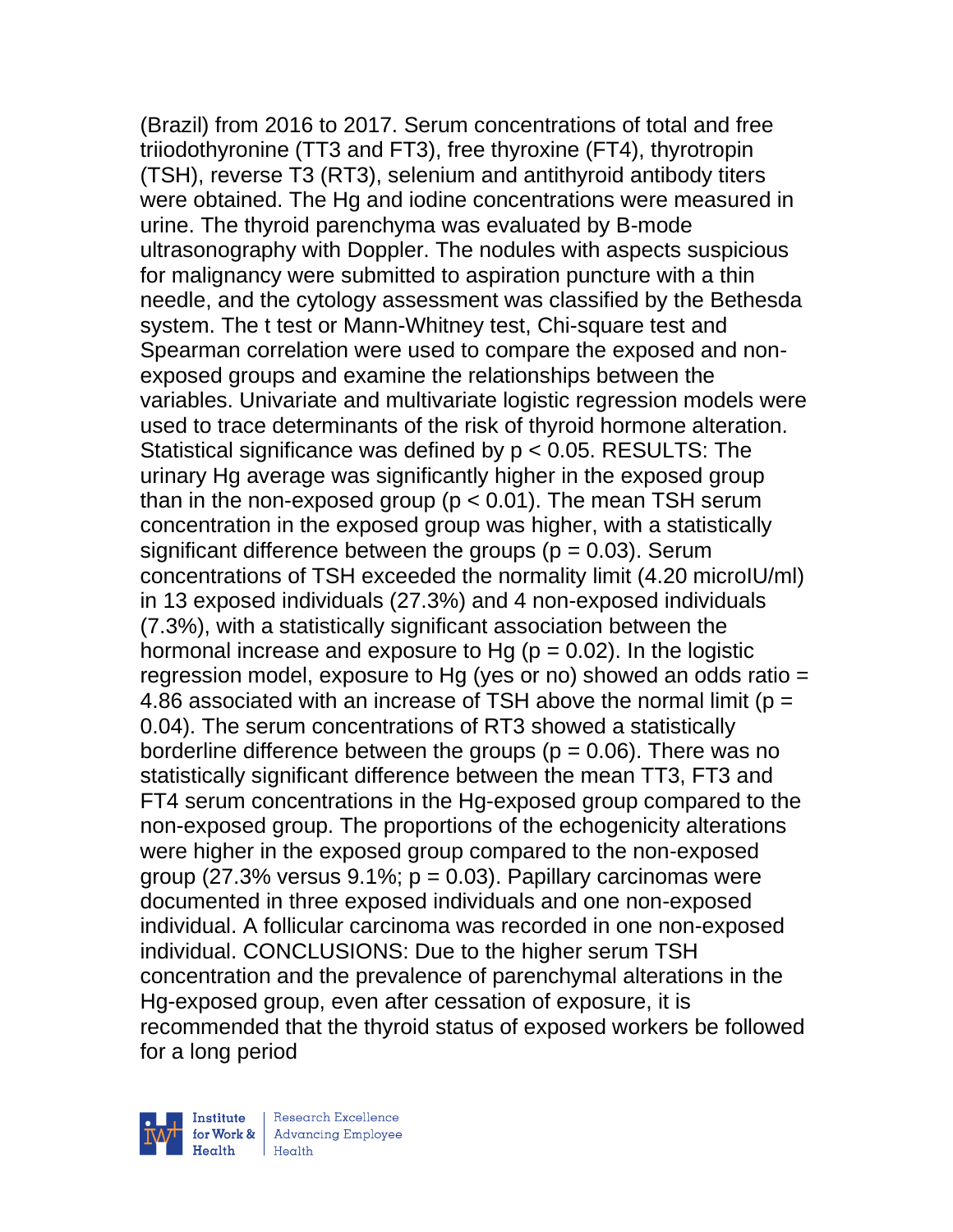## **Dement JM, Ringen K, Hines S, Cranford K, and Quinn P. Lung cancer mortality among construction workers: implications for early detection. Occupational and Environmental Medicine. 2020; 77(4):207-213.**

**<https://doi.org/10.1136/oemed-2019-106196> [open access]** Abstract: OBJECTIVES: This study examined predictors of lung cancer mortality, beyond age and smoking, among construction workers employed at US Department of Energy (DOE) sites to better define eligibility for low-dose CT (LDCT) lung cancer screening. METHODS: Predictive models were based on 17 069 workers and 352 lung cancer deaths. Risk factors included age, gender, race/ethnicity, cigarette smoking, years of trade or DOE work, body mass index (BMI), chest X-ray results, spirometry results, respiratory symptoms, beryllium sensitisation and personal history of cancer. Competing risk Cox models were used to obtain HRs and to predict 5-year risks. RESULTS: Factors beyond age and smoking included in the final predictive model were chest X-ray changes, abnormal lung function, chronic obstructive pulmonary disease (COPD), respiratory symptoms, BMI, personal history of cancer and having worked 5 or more years at a DOE site or in construction. Risk-based LDCT eligibility demonstrated improved sensitivity, specificity and positive predictive value compared with current US Preventive Services Task Force guidelines. The risk of lung cancer death from 5 years of work in the construction industry or at a DOE site was comparable with the risk from a personal cancer history, a family history of cancer or a diagnosis of COPD. LDCT eligibility criteria used for DOE construction workers, which includes factors beyond age and smoking, identified 86% of participants who eventually would die from lung cancer compared with 51% based on age and smoking alone. CONCLUSIONS: Results support inclusion of risk from occupational exposures and non-malignant respiratory clinical findings in LDCT clinical guidelines

**Dong S, Geyer P, Hinton T, and Chin A. Accommodation request strategies among employees with disabilities: impacts and associated factors. Rehabilitation Counseling Bulletin. 2019; 63(3):168-178.** 

**<https://doi.org/10.1177/0034355219834630>** 



| Research Excellence for Work & Advancing Employee<br>Health Health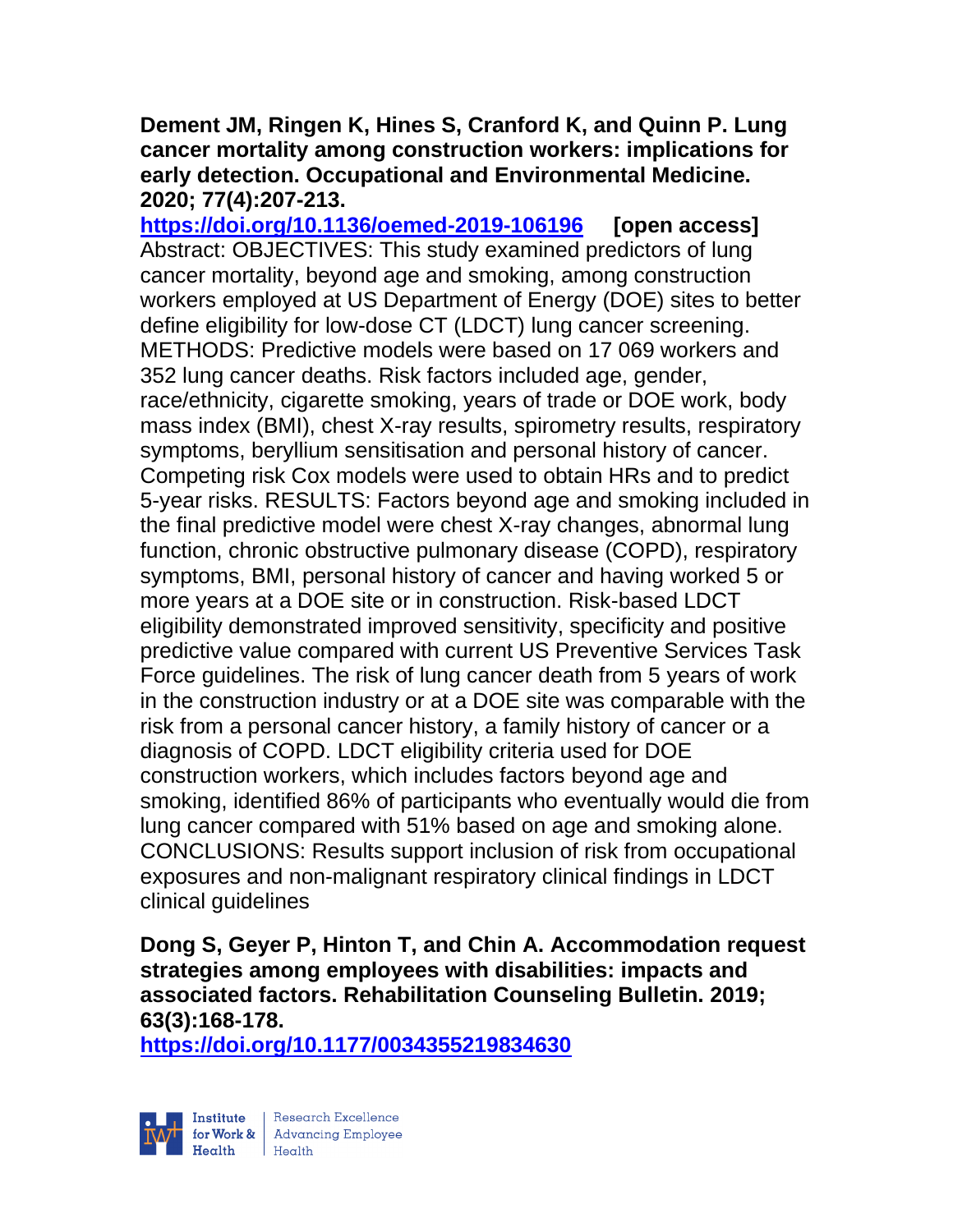## **Friedman C. The relationship between disability prejudice and disability employment rates. Work. 2020; 65(3):591-598. <https://doi.org/10.3233/WOR-203113>**

Abstract: BACKGROUND: Despite the ability to and interest in work, people with disabilities are employed at significantly lower rates than nondisabled people. Employment disparities highlight persistent social and cultural stereotypes that equate disability with unemployability. OBJECTIVE: The aim of this study was to explore the relationship between employment of people with disabilities and disability prejudice in the United States. This study had the following research question: how does disability prejudice impact state disability employment rates? METHODS: To explore these questions, we used secondary data about state disability employment (2016), as well as disability prejudice data from 270,000 nondisabled people residing in all 50 states and the District of Columbia. RESULTS: Findings from this study revealed states with higher disability prejudice scores have lower disability employment rates, suggesting employment disparities are intertwined with disability prejudice. CONCLUSIONS: Cultures and systems must be rid of harmful disability stereotypes to ensure people with disabilities can truly partake in their human and civil rights

### **Hoydonckx Y, Kumar P, Flamer D, Costanzi M, Raja SN, Peng P, et al. Quality of chronic pain interventional treatment guidelines from pain societies: assessment with the AGREE II instrument. European Journal of Pain. 2020; 24(4):704-721. <https://doi.org/10.1002/ejp.1524>**

Abstract: BACKGROUND AND OBJECTIVE: Procedures to relieve pain are performed frequently but there are concerns about patient selection, appropriate image guidance, frequency and training for physicians. Patients, healthcare providers, policymakers and licensing bodies seek evidence-based recommendations to use these interventions judiciously. In this review we appraised the methodological quality of recent clinical practice guidelines (CPGs) for interventional pain procedures. DATABASE AND DATA TREATMENT: A systematic search of the medical literature was performed. Three trained appraisers independently evaluated the methodological quality of the CPGs using a validated instrument, the Appraisal of Guidelines in Research and Evaluation II (AGREE II). Six



Institute Research Excellence<br>
for Work & Advancing Employee<br>
Health Health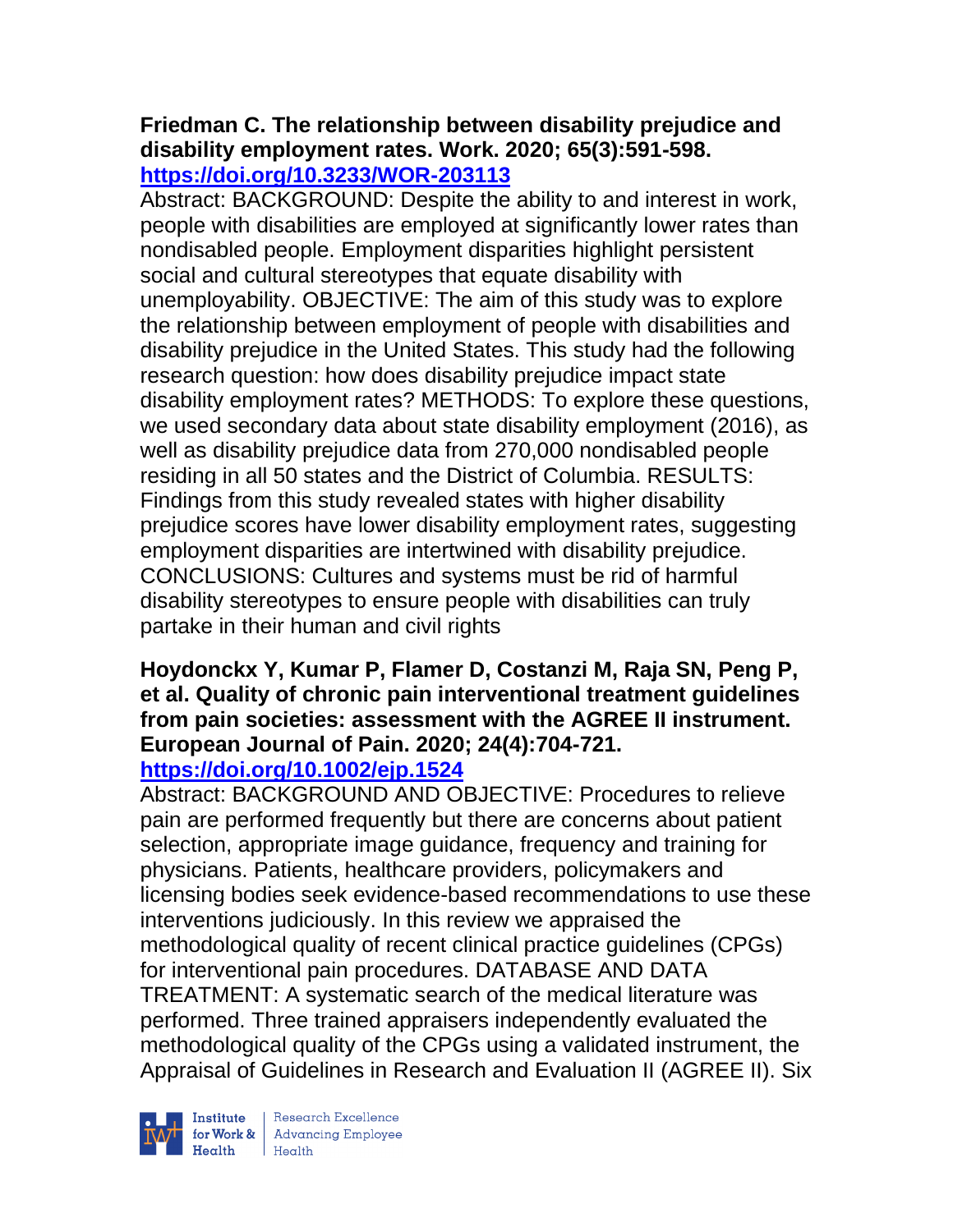domains were considered: 1) score and purpose; 2) stakeholder involvement; 3) rigour of development; 4) clarity of presentation; 5) applicability and 6) editorial independence. A total of 23 items were scored. CPGs were deemed 'high quality' if a mean scaled score above 60% for rigour of development and for two other domains was obtained. RESULTS: Mean scaled domain quality scores ranged from 61.72% to 69.99%. Despite being based on modest levels of evidence, two of the four included CPGs were considered to be of high methodological quality. The AGREE II scores across the four guidelines exhibited good inter-rater reliability. None of the guidelines involved key stakeholders such as patients, other healthcare providers, and payers. CONCLUSIONS: All four CPGs were limited by a weak execution of the guideline development process. There is a need to develop methodologically sound evidence-based guidelines for the use of interventional pain procedures using a rigorous process that involves all relevant stakeholders. SIGNIFICANCE: This systematic review appraises the methodological quality of existing CPGs on interventional procedures using a validated epidemiological tool (AGREE II). The aims of this review were to identify methodological and knowledge gaps in existing CPGs. Findings of this study will help in development of a high-quality CPG that can assist healthcare providers and patients in making informed decisions while ensuring that the right intervention is performed for the right patient at the right time. The quality of the evidence provided by the CPGs provided in support of their recommendations was also evaluated

### **Jensen JH, Flachs EM, Skakon J, Rod NH, Bonde JP, and Kawachi I. Work-unit organizational changes and risk of cardiovascular disease: a prospective study of public healthcare employees in Denmark. International Archives of Occupational and Environmental Health. 2020; 93(4):409-419. <https://doi.org/10.1007/s00420-019-01493-6>**

Abstract: PURPOSE: The impact of organizational change at work on cardiovascular disease (CVD) among employees is poorly understood. We examined the longitudinal associations between different types of work-unit organizational changes and risk of CVD among employees. METHODS: We used multilevel mixed-effects parametric survival models to assess the risk of incident ischemic



| Research Excellence **Example 18 Advancing Employee**<br> **Health** Health<br>
Health<br>
Health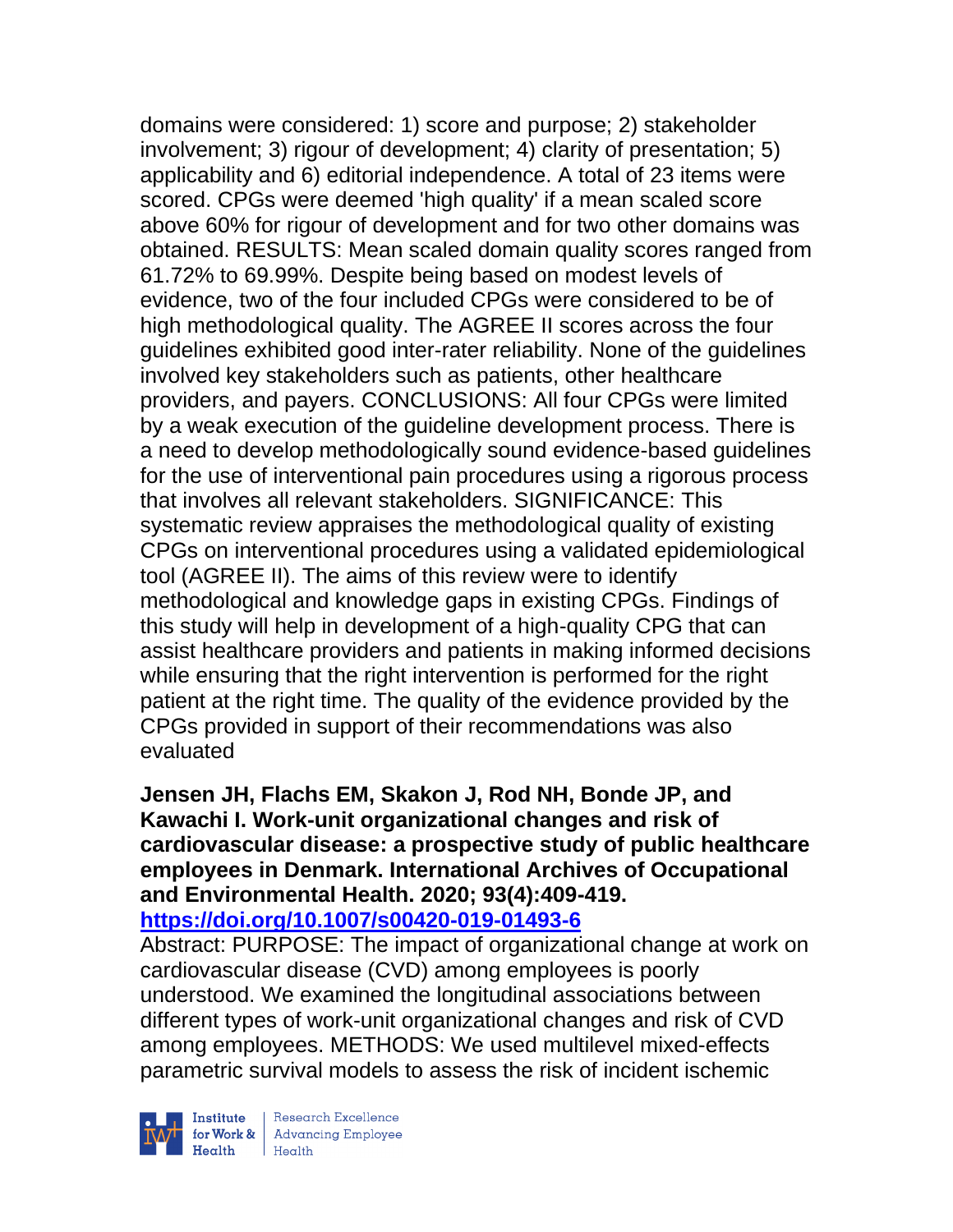heart disease and stroke (72 events) during 2014 according to organizational changes in 2013 among 14,788 employees working in the same work unit from January through December 2013. We excluded employees with pre-existing CVD events between 2009 and 2013. Data on organizational changes defined as mergers, split-ups, relocations, change in management, employee layoffs, and budget cuts were obtained from work-unit managers (59% response). RESULTS: There was an excess risk of CVD in the year following change in management (HR 2.04, 95% CI 1.10-3.78) and employee layoff (HR 2.44, 95% CI 1.29-4.59) in the work unit relative to no change. Exposure to any organizational change also suggested increased risk of CVD (HR 1.48, 95% CI 0.91-2.43). Including perceived stress as mediator in the regression models attenuated the point risk estimates only slightly, indicating no important mediation through this psychosocial factor. CONCLUSIONS: Work-unit organizational change may be associated with excess risk of incident CVD among the employees relative to stable workplaces

## **Korshoj M, Hannerz H, Marott JL, Schnohr P, Prescott E, Clays E, et al. Does occupational lifting affect the risk of hypertension? Cross-sectional and prospective associations in the Copenhagen city heart study. Scandinavian Journal of Work, Environment & Health. 2020; 46(2):188-197.**

**<https://doi.org/10.5271/sjweh.3850> [open access]** Abstract: Objective The aim of this study was to investigate crosssectional and prospective associations between heavy occupational lifting and hypertension. Methods Data from the third, fourth and fifth examinations of the Copenhagen City Heart Study were included. Multivariable logistic regression models were applied to adjust for sex, age, body mass index (BMI), smoking, education, self-rated cardiorespiratory fitness, vital exhaustion and baseline blood pressure, and were used to estimate (i) the cross-sectional association between heavy occupational lifting and hypertension, defined as using anti-hypertensives or having a systolic blood pressure (SBP) >/=140 mmHg or diastolic blood pressure (DBP) >/=90 mmHg, and (ii) the prospective association between heavy occupational lifting and risk of becoming a systolic blood pressure case, defined as an above median change (from baseline to followup) and/or a shift from no use of anti-hypertensives at baseline to use

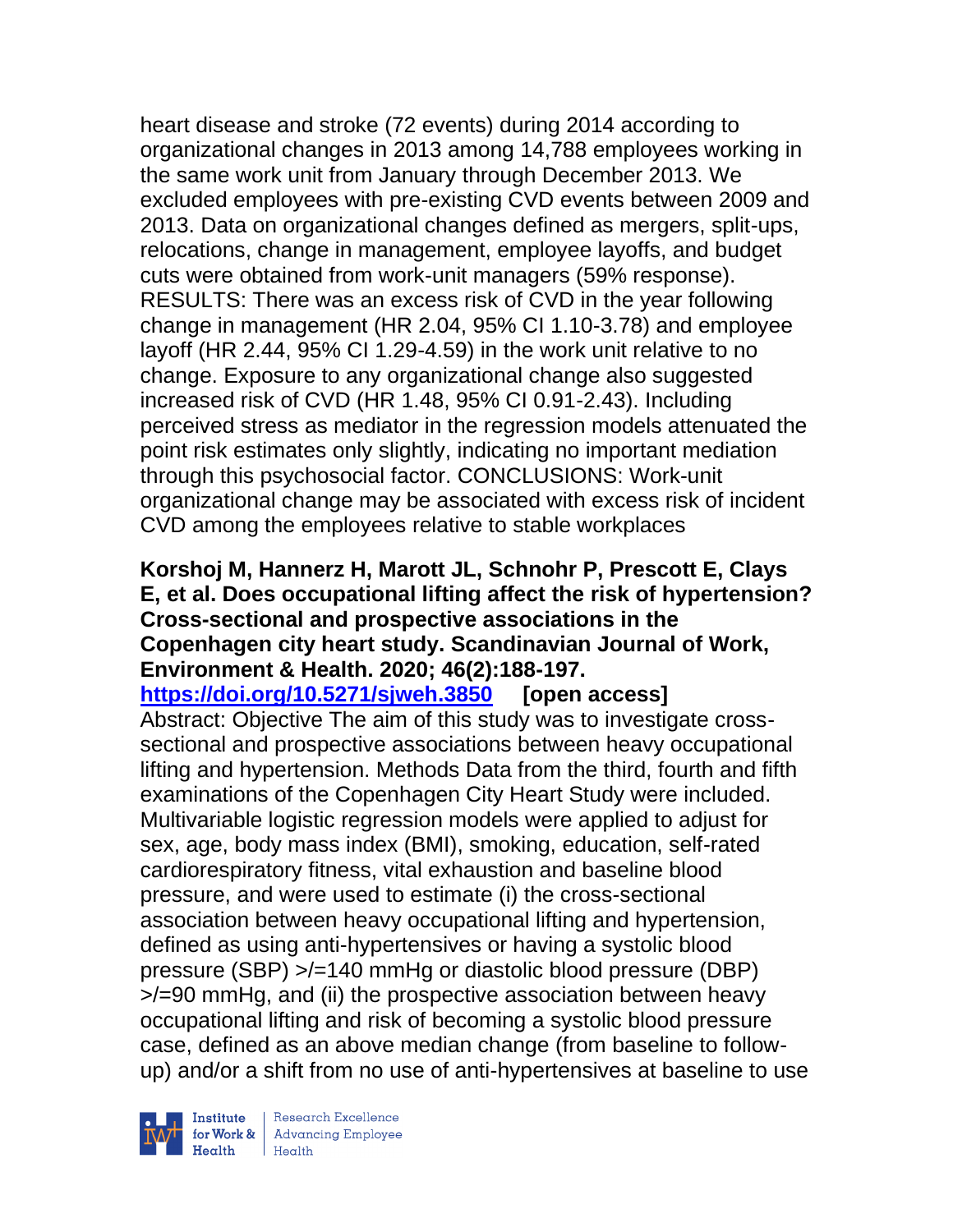of anti-hypertensives at a ten-year follow-up. Results Both crosssectional [odds ratio (OR) 1.06, 95% confidence interval (CI) 0.94- 1.20] and prospective (OR 1.10, 95% CI 0.92-1.31) analysis indicated no relations. Explorative prospective analyses suggested linear associations between heavy occupational lifting and systolic blood pressure among participants using anti-hypertensives. Exposure to heavy occupational lifting tended to increase the incidence of hypertension (OR 1.30, 95% CI 0.97-1.73) among participants  $\ge$  =50 years. Conclusions No associations were seen among the general population. Positive associations were seen among users of antihypertensives and participants >/=50 years, indicating these groups as vulnerable to increases in blood pressure when exposed to occupational lifting

### **Matre D, Nilsen KB, Katsifaraki M, Waage S, Pallesen S, and Bjorvatn B. Pain complaints are associated with quick returns and insomnia among Norwegian nurses, but do not differ between shift workers and day only workers. International Archives of Occupational and Environmental Health. 2020; 93(3):291-299.**

# **<https://doi.org/10.1007/s00420-019-01481-w>**

Abstract: PURPOSE: To determine whether common work schedule characteristics among Norwegian nurses were associated with subjective pain complaints. METHODS: A cross-sectional study in a sample of 1585 nurses, part of the longitudinal questionnaire-based cohort project 'Survey of Shift work, Sleep and Health' (SUSSH). Pain from six regions were assessed: 'headache', 'neck/shoulder/upper back', 'upper extremities', 'lower back', 'lower extremities', and 'abdomen'. Logistic and negative binomial regression (adjusted for age, sex, percentage of full-time equivalent, marital status and children living at home) were conducted where work schedule, number of night shifts last year, number of quick returns (QR) last year (< 11 h between shifts) and insomnia were predictors of localized pain, widespread pain and number of pain sites. RESULTS: Localized pain, widespread pain and number of pain sites were associated with insomnia (OR 2.06, 95% CI 1.66-2.55, OR 2.14, 95% CI 1.47-3.09, IRR 1.70, 95% CI 1.51-1.91, respectively). Work schedule and number of night shifts worked last year were not associated with any of the three pain measures. Number of QRs

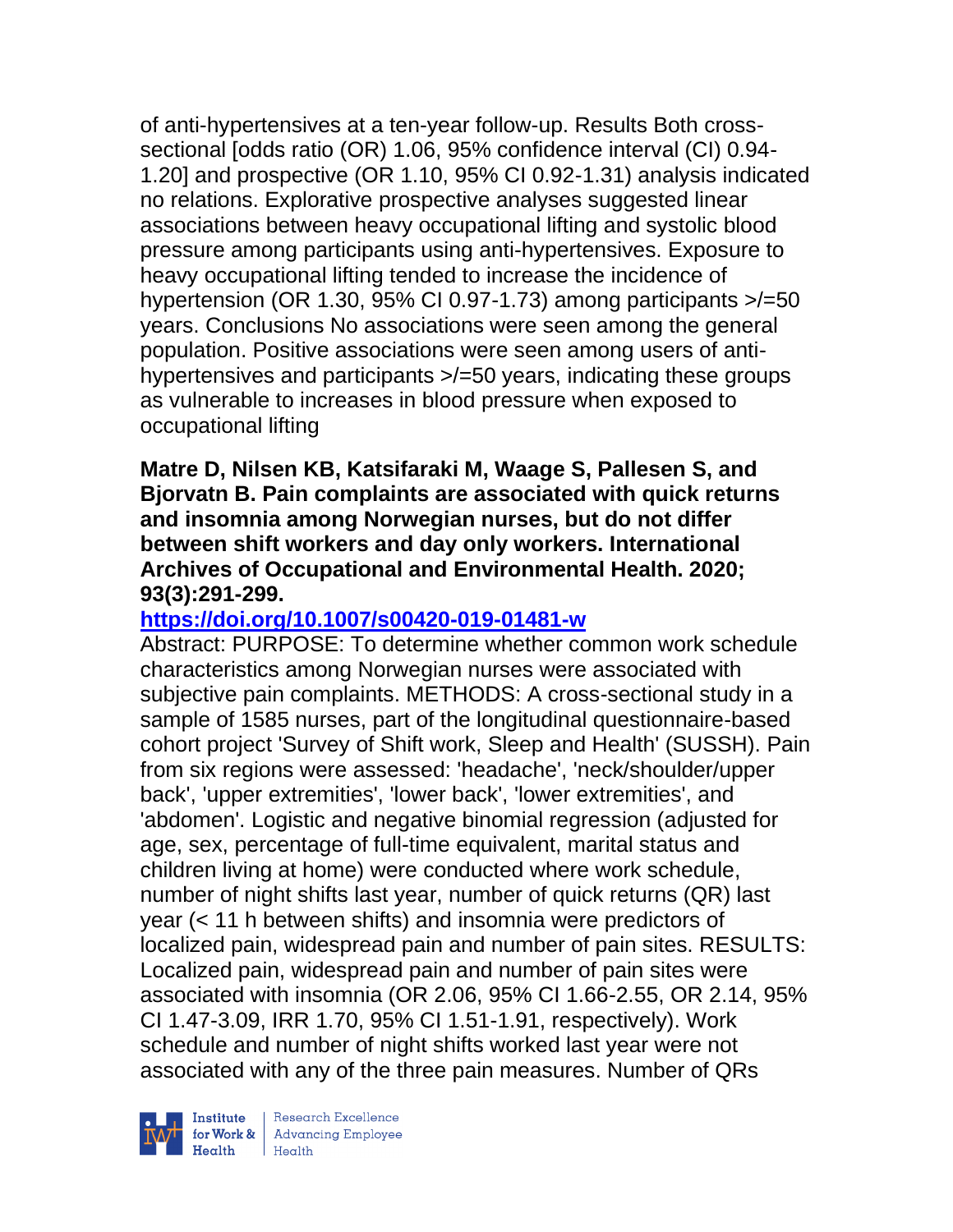worked last year tended to be associated with number of pain sites. CONCLUSION: The study did not support the hypothesis that nondaytime work schedules are associated with pain complaints. Neither was there support for the hypothesis linking number of night shifts, or the number of QRs, to pain complaints. Future studies should aim to determine the association between QRs and pain in more detail. Pain complaints were associated with insomnia

# **Mehdizadeh A, Vinel A, Hu Q, Schall MC, Jr., Gallagher S, and Sesek RF. Job rotation and work-related musculoskeletal disorders: a fatigue-failure perspective. Ergonomics. 2020; 63(4):461-476.**

# **<https://doi.org/10.1080/00140139.2020.1717644>**

Abstract: Job rotation is an organisational strategy that can be used, in part, to reduce occupational exposure to physical risk factors associated with work-related musculoskeletal disorders (MSDs). Recent studies, however, suggest that job rotation schedules may increase the overall risk of injury to workers included in the rotation scheme. We describe a novel optimisation framework evaluating the effectiveness of a job rotation scheme using the fatigue failure model of MSD development and a case study with real injury data. Results suggest that the effect of job rotation is highly-dependent on the composition of the job pool, and inclusion of jobs with higher risk results in a drastic decrease in the effectiveness of rotation for reducing overall worker risk. The study highlights that in cases when high-risk jobs are present, job redesign of those high risk tasks should be the primary focus of intervention efforts rather than job rotation. Practitioner summary: Job rotation is often used in industry as a method to 'balance' physical demands experienced by workers to reduce musculoskeletal disorder (MSD) risk. This article examines the efficacy of reducing MSDs through job rotation using numerical simulation of job rotation strategies and utilising the fatigue failure model of MSD development

**Mohiuddin MM, Mizubuti GB, Haroutounian S, Smith SM, Rice ASC, Campbell F, et al. Adherence to Consolidated Standards of Reporting Trials (CONSORT) Guidelines for reporting safety outcomes in trials of medical cannabis and cannabis-based medicines for chronic noncancer pain: a systematic review.** 



| Research Excellence **Example 18 Advancing Employee**<br> **Health** Health<br>
Health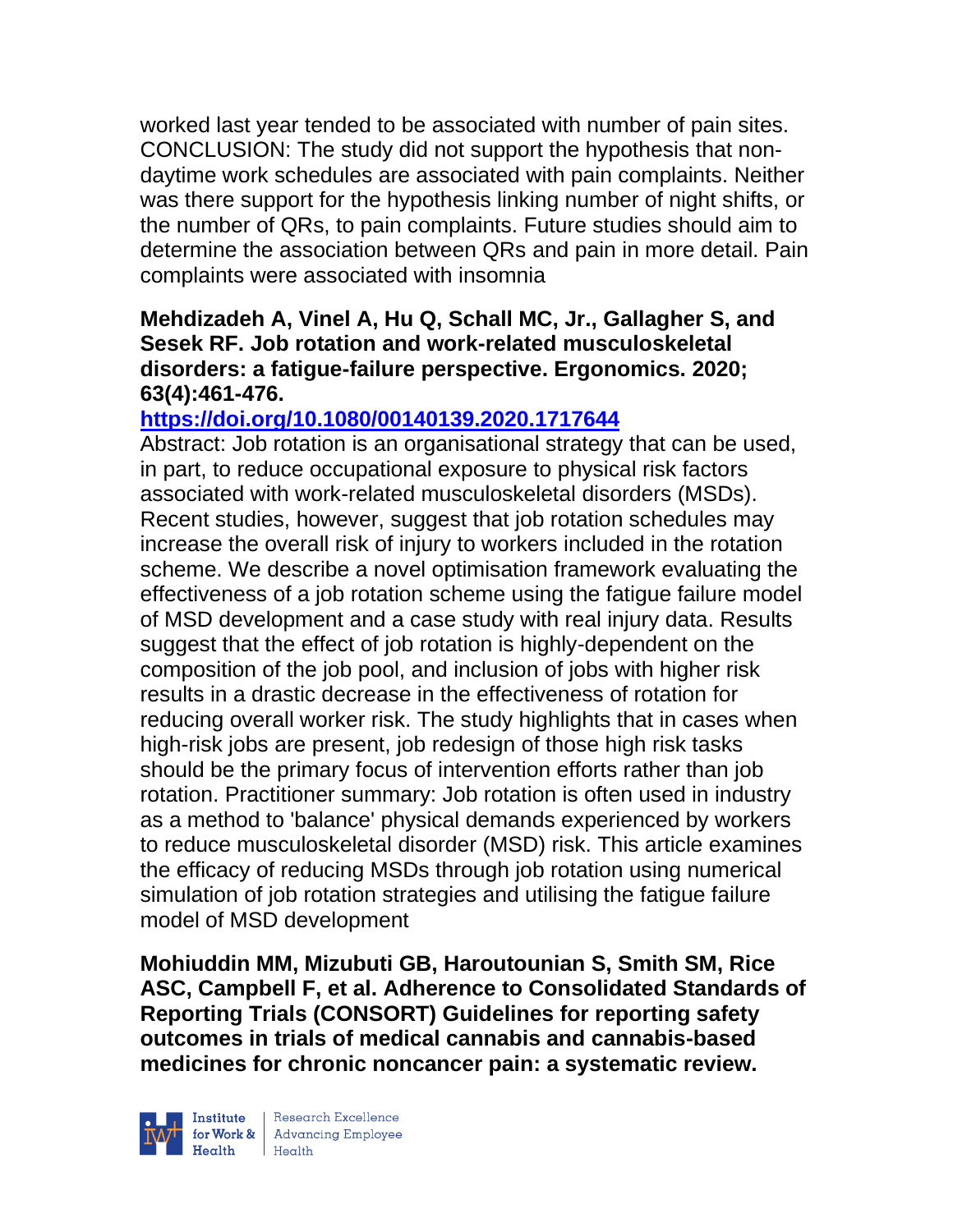# **Clinical Journal of Pain. 2020; 36(4):302-319. <https://doi.org/10.1097/AJP.0000000000000807>**

Abstract: OBJECTIVE: Current treatments for chronic pain have limited effectiveness and tolerability. With growing interest in the potential of cannabinoids, there is a need to inform risk-benefit considerations. Thus, this focused systematic review assesses the quality of safety assessment and reporting in chronic noncancer pain cannabinoid trials. METHODS: The protocol for this review has been published, and, registered in PROSPERO. We searched MEDLINE, Embase, The Cochrane Library, Scopus, and PsychINFO for doubleblind, placebo-controlled, randomized controlled trials of cannabinoids for chronic pain, with a primary outcome related to pain. The primary review outcome is adherence to the 2004 Consolidated Standards of Reporting Trials (CONSORT) Harms extension. Secondary outcomes included type, reporting method, frequency and severity of adverse events (AEs), trial participant withdrawals, and reasons for withdrawals. RESULTS: In total, 43 studies (4436 participants) were included. Type of cannabinoid (number of studies) included nabiximols (12), dronabinol (8), nabilone (7), oral cannabis extract preparations (5), smoked tetrahydrocannabinol (5), vaporized tetrahydrocannabinol (3), novel synthetic cannabinoids (2), sublingual cannabis extract preparations (1). The median CONSORT score was 7. On average, 3 to 4 recommendations of the CONSORT guidelines were not being met in trials. Seventeen trials did not provide their method of AE assessment, 14 trials did not report on serious AEs and, 7 trials provided no quantitative data about AEs. DISCUSSION: Better harms assessment and reporting are needed in chronic pain cannabinoid trials. Improvements may be achieved through: expanded education/knowledge translation increased research regulation by ethics boards, funding agencies and journals, and greater emphasis on safety assessment and reporting throughout research training

# **Rizza R and Fioritti A. Is individual placement and support an "active" labor market policy? Psychiatric Rehabilitation Journal. 2020; 43(1):60-64.**

# **<https://doi.org/10.1037/prj0000396>**

Abstract: OBJECTIVE: The aim of this study was to propose individual placement and support (IPS) as an important component of

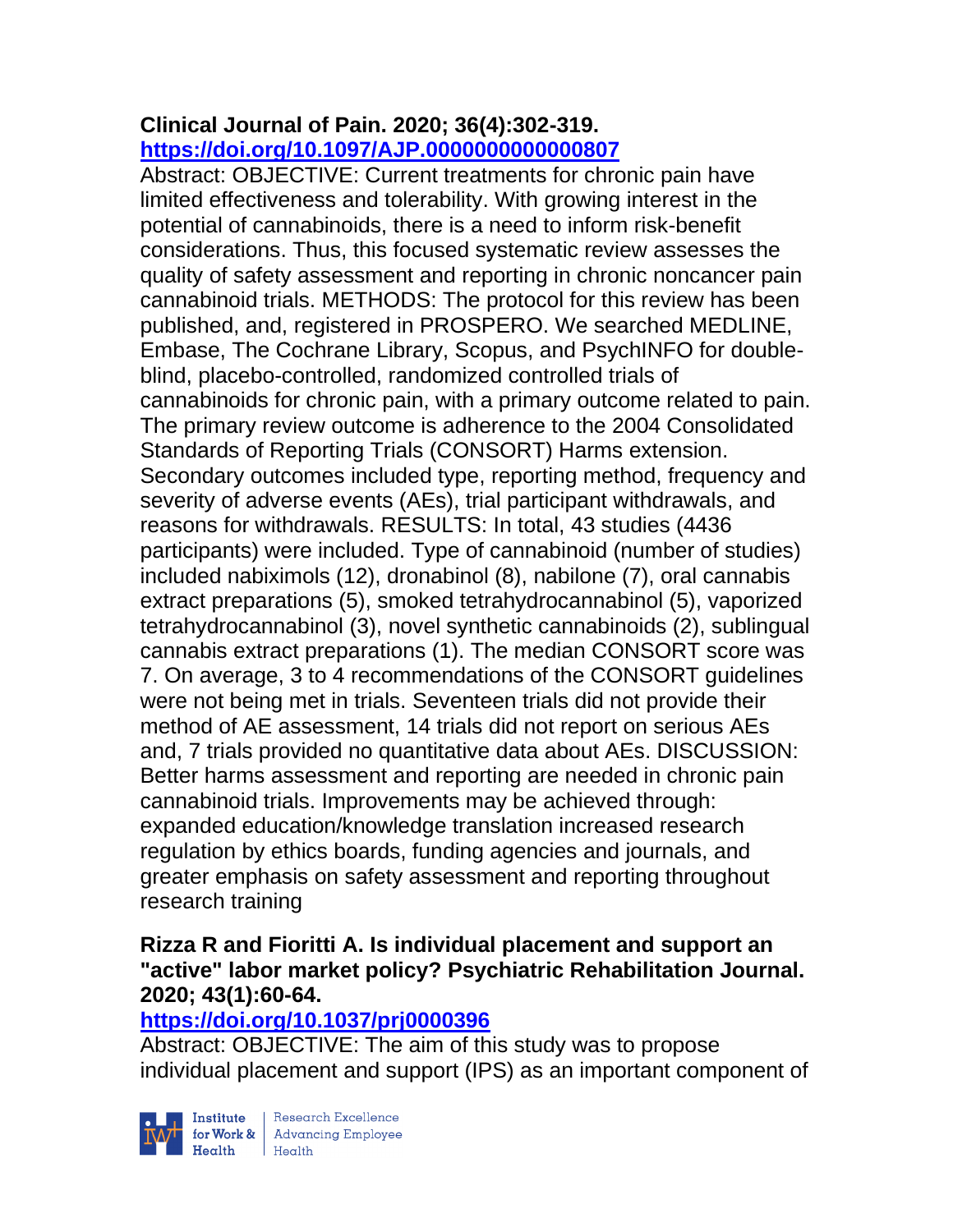modern labor market policies and as a paradigm to be considered while drafting and adopting them. BACKGROUND: Modern European labor market policies, termed activation policies, aim to support a personal commitment to seek employment by linking welfare benefits to active engagement in job search. METHOD: In this essay, the authors describe European "activation policies," outline labor market regulations in Italy in the last 3 decades, and analyze core components of IPS in the light of labor policies. FINDINGS: IPS, which provides individual psychological and practical support, has become a highly successful method for helping people with mental disorders to reach competitive employment in Italy. It has been effective in many countries, regardless of local employment conditions and market regulations. Its effectiveness may be greater in places with weaker employment protection legislation and integration efforts and less generous disability benefits, as is the case in Italy. Conclusions and Implications for Policies: Labor market policies should carefully balance financial benefits, integration efforts, and individual support. They should include IPS for people with mental disorders. Modified versions of IPS may also be beneficial to nonpsychiatric unemployed populations. (PsycINFO Database Record (c) 2020 APA, all rights reserved)

#### **Skovlund SV, Blafoss R, Sundstrup E, and Andersen LL. Association between physical work demands and work ability in workers with musculoskeletal pain: cross-sectional study. BMC Musculoskeletal Disorders. 2020; 21(1):166.**

**<https://doi.org/10.1186/s12891-020-03191-8> [open access]** Abstract: BACKGROUND: Musculoskeletal pain is common in the working population and may affect the work ability, especially among those with high physical work demands. This study investigated the association between physical work demands and work ability in workers with musculoskeletal pain. METHODS: Workers with physically demanding jobs ( $n = 5377$ ) participated in the Danish Work Environment Cohort Study in 2010. Associations between physical work ability and various physical work demands were modeled using cumulative logistic regression analyses while controlling for possible confounders. RESULTS: In the fully adjusted model, bending and twisting/turning of the back more than a quarter of the workday (reference: less than a quarter of the workday) was associated with